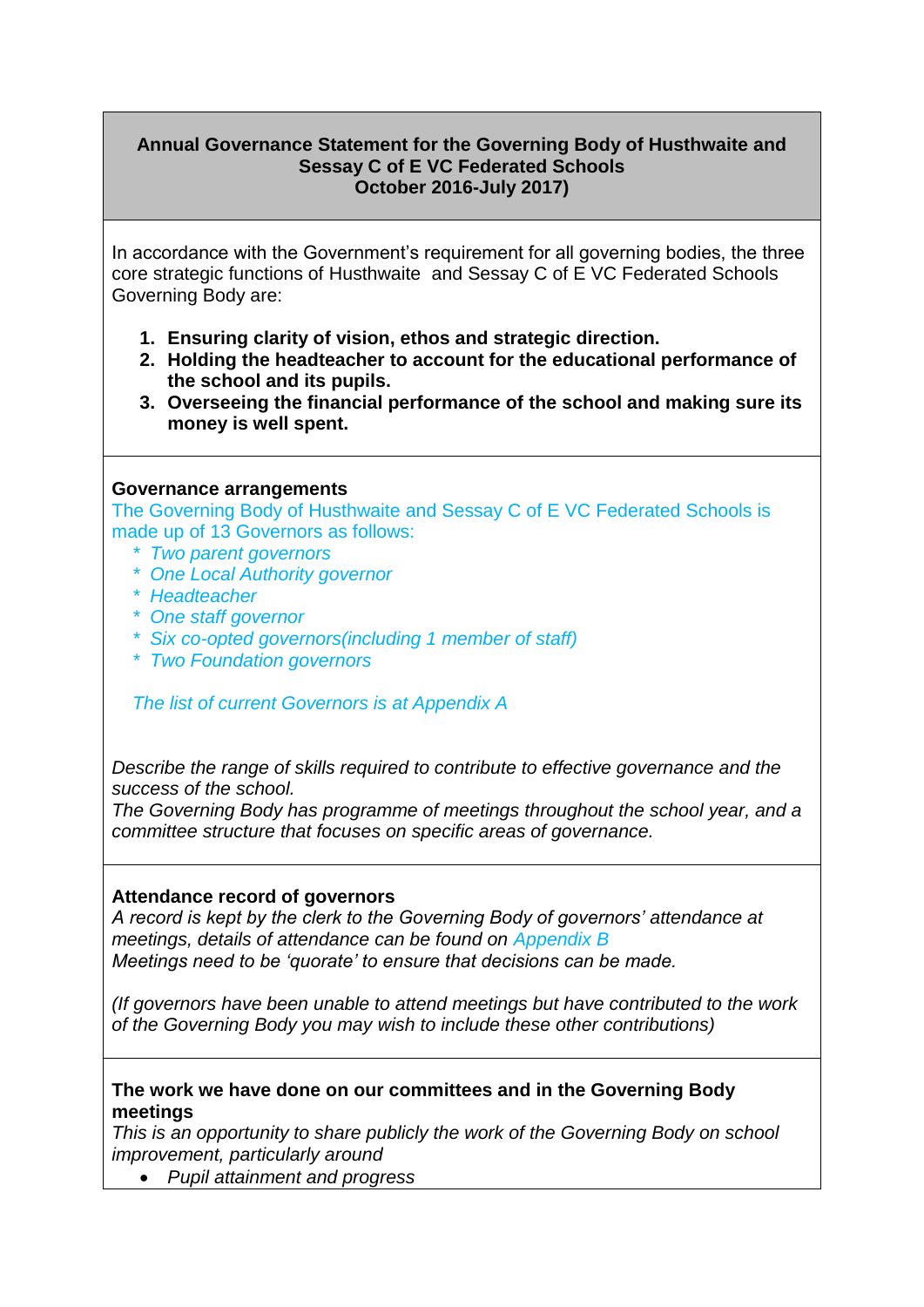- *Monitoring activities*
- *Financial management*
- *Policy review*

*Also a reminder that this work is captured in approved minutes of the Governing Body which are available on the school's website*

# **Strategic Planning for the future**

*Make reference to specific governance activity against your planned priorities*